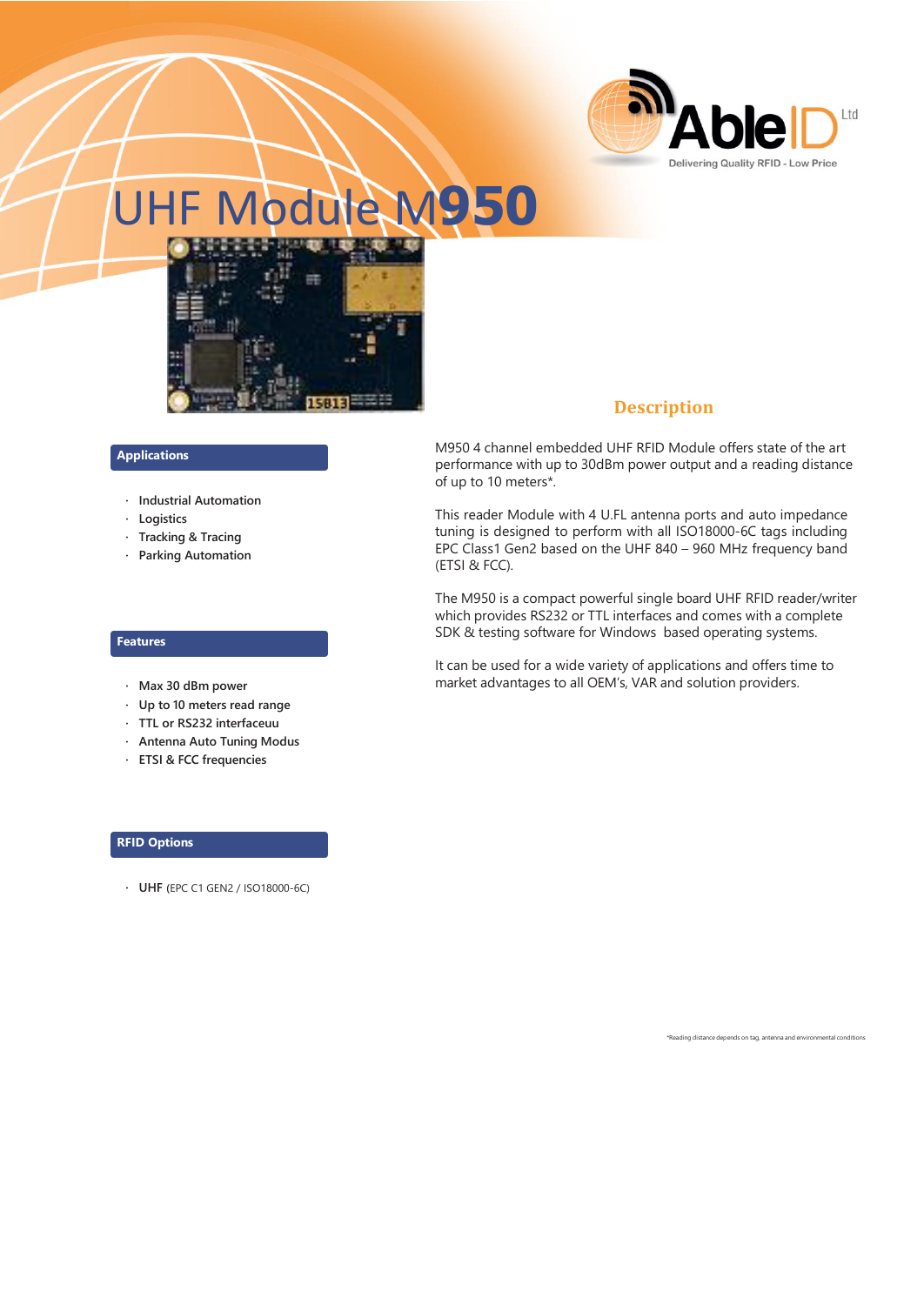

#### **Technical Data**

| <b>Electrical Specifications</b> |                                                       |  |  |
|----------------------------------|-------------------------------------------------------|--|--|
| Power Supply                     | 5 VDC $(\pm 5 %$ regulated)                           |  |  |
| Power Rating                     | max. 10W @RFOUT=30dBm                                 |  |  |
| Operating Frequency              | 840 - 960 MHz,<br>software programmable               |  |  |
| Max. Power                       | max 30dBm / 1W,<br>software programmable in 1dB steps |  |  |
| <b>Operating Distance</b>        | up to 10 meters*                                      |  |  |
| Antenna Connector                | 4 U.FL connector (50Ω)                                |  |  |
| Inputs / Outputs                 | 2 inputs / outputs<br>software configurable           |  |  |
| Status                           | 8 LED <sub>S</sub>                                    |  |  |
| Interfaces                       | TTL (0-5V)<br><b>RS232</b>                            |  |  |

| <b>Environmental Conditions</b> |                                 |  |  |
|---------------------------------|---------------------------------|--|--|
| Operating Temperature           | $-10^{\circ}$ C  +55 °C         |  |  |
| Storage Temperature             | $-20^{\circ}$ C $+85^{\circ}$ C |  |  |
| Humidity                        | up to 95%, non condensing       |  |  |

## **Supported Standards / Tags**

Standard ISO 18000-6C (EPC Class 1 Generation 2)

| <b>SDK Information</b> |                                  |
|------------------------|----------------------------------|
| Supported OS           | Windows XP, Vista, 7, 8          |
| Supported Languages    | $C++$ , $C#$<br>Command Protocol |
| Download Link          |                                  |

 $3,30$ 

Œ

\*Reading distance depends on tag, antenna and environmental conditions

# **Mechanical Specifications**

Dimensions 66.00 x 45.00 x 6.50mm

# **Mechanical View**



All Dimensions in millimeters (mm)